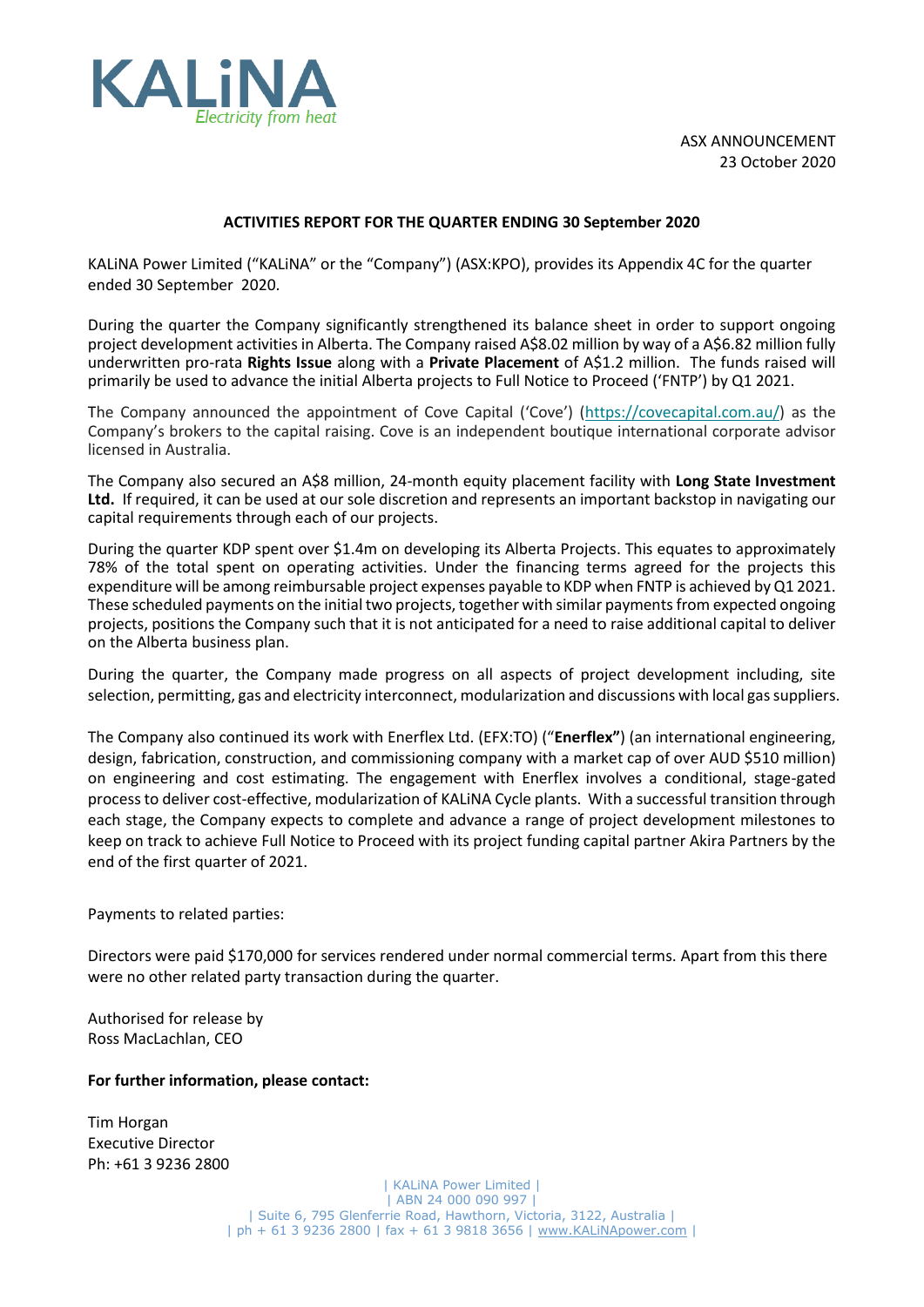# **Appendix 4C**

# **Quarterly cash flow report for entities subject to Listing Rule 4.7B**

| Name of entity       |                                   |
|----------------------|-----------------------------------|
| KALINA POWER LIMITED |                                   |
| <b>ABN</b>           |                                   |
|                      | Quarter ended ("current quarter") |

|     | <b>Consolidated statement of cash flows</b>                  | <b>Current quarter</b><br>\$A'000 | Year to date<br>$(3$ months)<br>\$A'000 |
|-----|--------------------------------------------------------------|-----------------------------------|-----------------------------------------|
| 1.  | Cash flows from operating activities                         |                                   |                                         |
| 1.1 | Receipts from customers                                      |                                   |                                         |
| 1.2 | Payments for                                                 |                                   |                                         |
|     | engineering and Alberta project<br>(a)<br>development        | (1,227)                           | (1,227)                                 |
|     | staff costs related to Alberta project<br>(b)<br>development | (197)                             | (197)                                   |
|     | (c) Patent maintenance                                       | (96)                              | (96)                                    |
|     | (d)<br>leased assets                                         |                                   |                                         |
|     | Corporate staff costs<br>(e)                                 | (191)                             | (191)                                   |
|     | (f)<br>Investor relations and project finance                | (60)                              | (60)                                    |
|     | (g)<br>administration and corporate costs                    | (152)                             | (152)                                   |
| 1.3 | Dividends received (see note 3)                              |                                   |                                         |
| 1.4 | Interest received                                            |                                   |                                         |
| 1.5 | Interest and other costs of finance paid                     |                                   |                                         |
| 1.6 | Income taxes paid                                            |                                   |                                         |
| 1.7 | Government grants and tax incentives                         |                                   |                                         |
| 1.8 | Other (provide details if material)                          | 92                                | 92                                      |
| 1.9 | Net cash from / (used in) operating<br>activities            | (1, 831)                          | (1, 831)                                |

|     | Cash flows from investing activities |  |
|-----|--------------------------------------|--|
| 2.1 | Payments to acquire:                 |  |
|     | entities<br>(a)                      |  |
|     | businesses<br>(b)                    |  |
|     | property, plant and equipment<br>(C) |  |
|     | investments<br>(d)                   |  |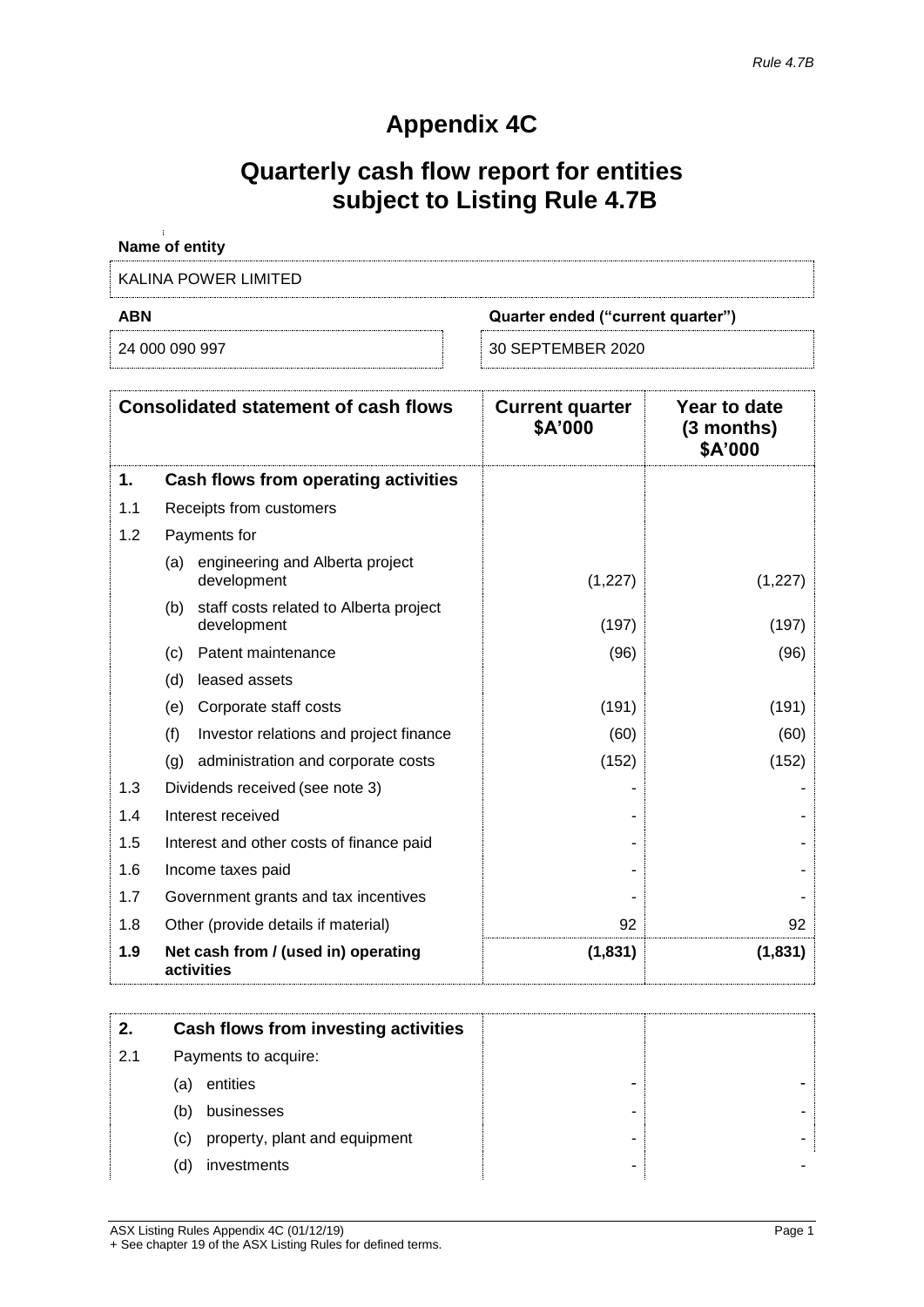|     | <b>Consolidated statement of cash flows</b>       | <b>Current quarter</b><br>\$A'000 | Year to date<br>(3 months)<br>\$A'000 |
|-----|---------------------------------------------------|-----------------------------------|---------------------------------------|
|     | intellectual property<br>(e)                      |                                   |                                       |
|     | (f)<br>other non-current assets                   |                                   |                                       |
| 2.2 | Proceeds from disposal of:                        |                                   |                                       |
|     | entities<br>(a)                                   |                                   |                                       |
|     | (b)<br>businesses                                 |                                   |                                       |
|     | property, plant and equipment<br>(c)              |                                   |                                       |
|     | (d)<br>investments                                | 10                                | 10                                    |
|     | intellectual property<br>(e)                      |                                   |                                       |
|     | (f)<br>other non-current assets                   |                                   |                                       |
| 2.3 | Cash flows from loans to other entities           |                                   |                                       |
| 2.4 | Dividends received (see note 3)                   |                                   |                                       |
| 2.5 | Security deposit (provide details if material)    |                                   |                                       |
| 2.6 | Net cash from / (used in) investing<br>activities | 10                                | 10                                    |

| 3.   | Cash flows from financing activities                                                          |       |       |
|------|-----------------------------------------------------------------------------------------------|-------|-------|
| 3.1  | Proceeds from issues of equity securities<br>(excluding convertible debt securities)          | 7,528 | 7,528 |
| 3.2  | Proceeds from issue of convertible debt<br>securities                                         |       |       |
| 3.3  | Proceeds from exercise of options                                                             |       |       |
| 3.4  | Transaction costs related to issues of<br>equity securities or convertible debt<br>securities | (568) | (568) |
| 3.5  | Proceeds from borrowings                                                                      | 500   | 500   |
| 3.6  | Repayment of borrowings                                                                       | (500) | (500) |
| 3.7  | Transaction costs related to loans and<br>borrowings                                          |       |       |
| 3.8  | Dividends paid                                                                                |       |       |
| 3.9  | Other (provide details if material)                                                           |       |       |
| 3.10 | Net cash from / (used in) financing<br>activities                                             | 6,960 | 6,960 |

|     | Net increase / (decrease) in cash and<br>cash equivalents for the period |         |         |
|-----|--------------------------------------------------------------------------|---------|---------|
| 4.1 | Cash and cash equivalents at beginning of<br>period                      | 440     |         |
| 4.2 | Net cash from / (used in) operating<br>activities (item 1.9 above)       | (1,831) | (1,831) |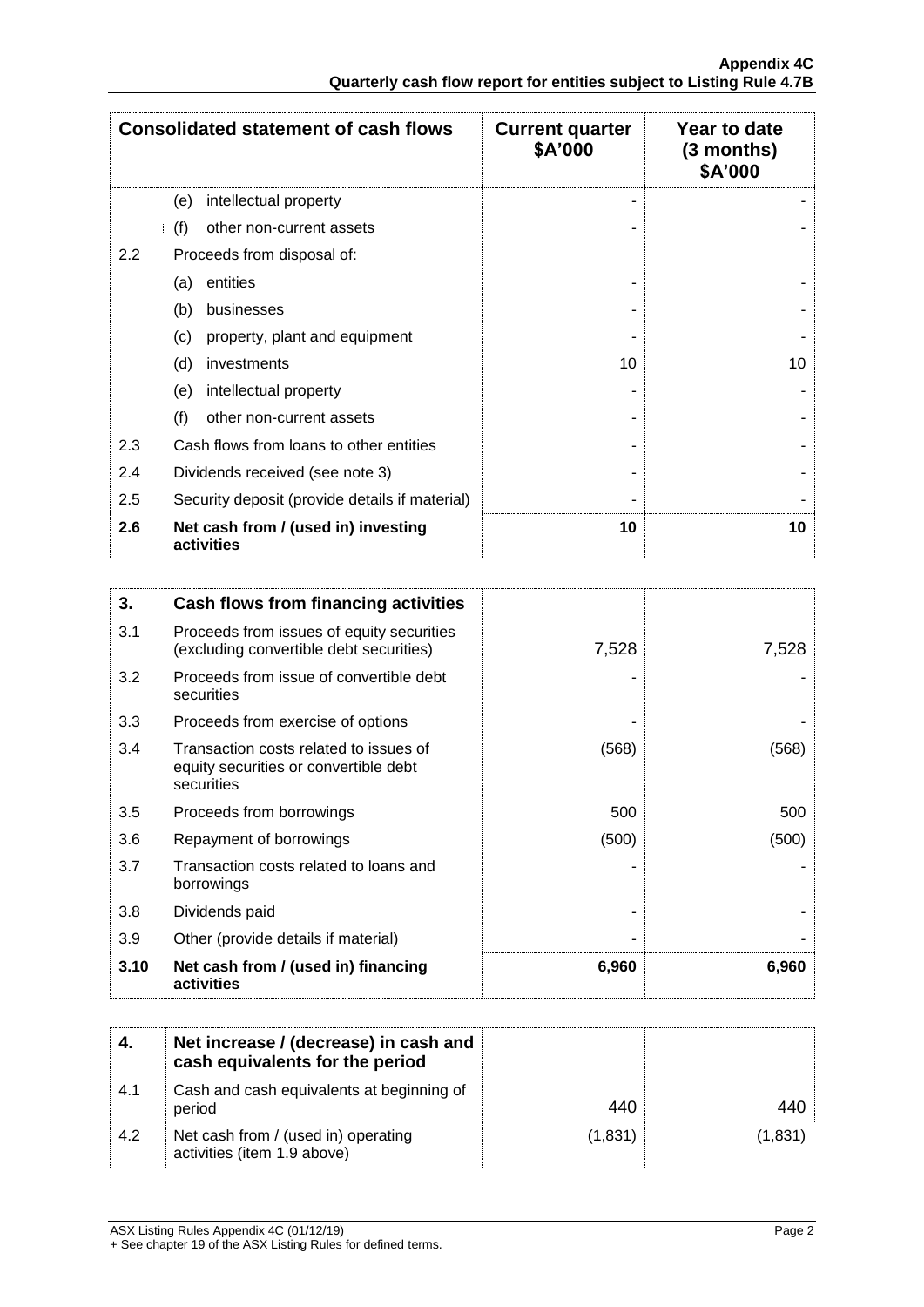|     | <b>Consolidated statement of cash flows</b>                        | <b>Current quarter</b><br>\$A'000 | Year to date<br>$(3$ months)<br>\$A'000 |
|-----|--------------------------------------------------------------------|-----------------------------------|-----------------------------------------|
| 4.3 | Net cash from / (used in) investing activities<br>(item 2.6 above) | 10                                | 10                                      |
| 4.4 | Net cash from / (used in) financing activities<br>item 3.10 above) | 6.960                             | 6.960                                   |
| 4.5 | Effect of movement in exchange rates on<br>cash held               |                                   |                                         |
| 4.6 | Cash and cash equivalents at end of<br>period                      | 5.579                             | 5,579                                   |

| 5.  | Reconciliation of cash and cash<br>equivalents<br>at the end of the quarter (as shown in the<br>consolidated statement of cash flows) to the<br>related items in the accounts | <b>Current quarter</b><br>\$A'000 | <b>Previous quarter</b><br>\$A'000 |
|-----|-------------------------------------------------------------------------------------------------------------------------------------------------------------------------------|-----------------------------------|------------------------------------|
| 5.1 | <b>Bank balances</b>                                                                                                                                                          | 3.079                             | 440                                |
| 5.2 | Call deposits                                                                                                                                                                 | 2.500                             |                                    |
| 5.3 | <b>Bank overdrafts</b>                                                                                                                                                        |                                   |                                    |
| 5.4 | Other (provide details)                                                                                                                                                       |                                   |                                    |
| 5.5 | Cash and cash equivalents at end of<br>quarter (should equal item 4.6 above)                                                                                                  | 5,579                             | 440                                |

| 6.  | Payments to related parties of the entity and their<br>associates                             | <b>Current quarter</b><br><b>\$A'000</b> |
|-----|-----------------------------------------------------------------------------------------------|------------------------------------------|
| 6.1 | Aggregate amount of payments to related parties and their<br>associates included in item 1 ** |                                          |
| 6.2 | Aggregate amount of payments to related parties and their<br>associates included in item 2    |                                          |

Note: if any amounts are shown in items 6.1 or 6.2, your quarterly activity report must include a description of, and an explanation for, such payments

\*\* Fees paid to directors under normal commercial terms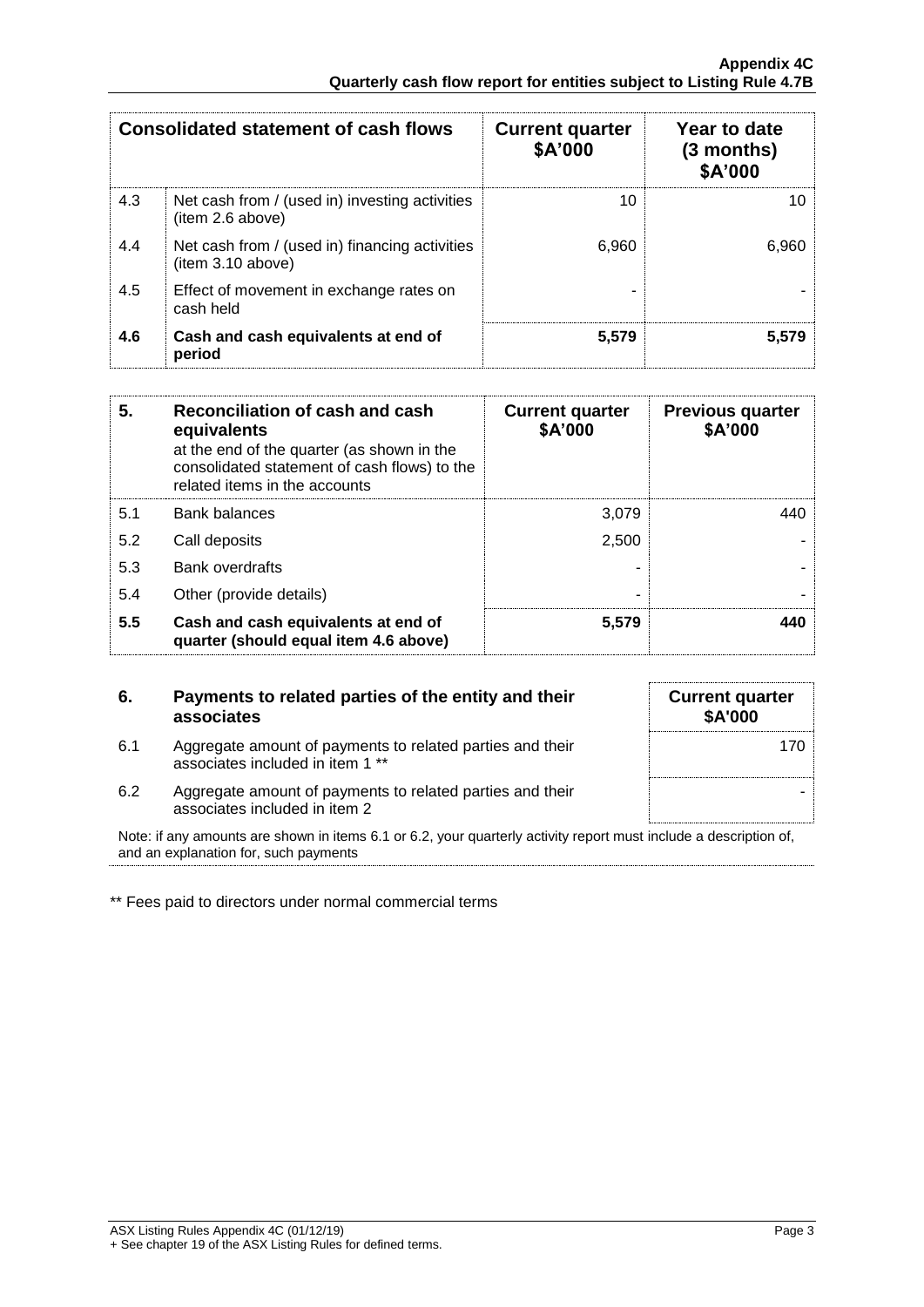# **7. Financing facilities**

- 
- 7.2 Credit standby arrangements
- 7.3 Other (placing facility with Long State Investments Ltd))
- 7.4 **Total financing facilities** 8,000 0

| 7.  | <b>Financing facilities</b><br>Note: the term "facility' includes all forms of financing<br>arrangements available to the entity.<br>Add notes as necessary for an understanding of the<br>sources of finance available to the entity. | <b>Total facility</b><br>amount at quarter<br>end<br>\$A'000 | Amount drawn at<br>quarter end<br>\$A'000 |
|-----|----------------------------------------------------------------------------------------------------------------------------------------------------------------------------------------------------------------------------------------|--------------------------------------------------------------|-------------------------------------------|
| 7.1 | Loan facilities                                                                                                                                                                                                                        |                                                              |                                           |
| 7.2 | Credit standby arrangements                                                                                                                                                                                                            |                                                              |                                           |
| 7.3 | Other (placing facility with Long State<br>Investments Ltd))                                                                                                                                                                           | 8.000                                                        |                                           |
| 7.4 | <b>Total financing facilities</b>                                                                                                                                                                                                      | 8.000                                                        |                                           |

### 7.5 **Unused financing facilities available at quarter end** 8,000

7.6 Include in the box below a description of each facility above, including the lender, interest rate, maturity date and whether it is secured or unsecured. If any additional financing facilities have been entered into or are proposed to be entered into after quarter end, include a note providing details of those facilities as well.

| 8.  | Estimated cash available for future operating activities                     | \$A'000 |
|-----|------------------------------------------------------------------------------|---------|
| 8.1 | Net cash from / (used in) operating activities (Item 1.9)                    | (1,831) |
| 8.2 | Cash and cash equivalents at quarter end (Item 4.6)                          | 5,579   |
| 8.3 | Unused finance facilities available at quarter end (Item 7.5)                | 8,000   |
| 8.4 | Total available funding (Item $8.2 +$ Item $8.3$ )                           | 13.579  |
| 8.5 | Estimated quarters of funding available (Item 8.4 divided by<br>Item $8.1$ ) | 7.4     |

### 8.6 If Item 8.5 is less than 2 quarters, please provide answers to the following questions:

1. Does the entity expect that it will continue to have the current level of net operating cash flows for the time being and, if not, why not?

Answer: n/a.

2. Has the entity taken any steps, or does it propose to take any steps, to raise further cash to fund its operations and, if so, what are those steps and how likely does it believe that they will be successful?

Answer: n/a

3. Does the entity expect to be able to continue its operations and to meet its business objectives and, if so, on what basis?

Answer: n/a